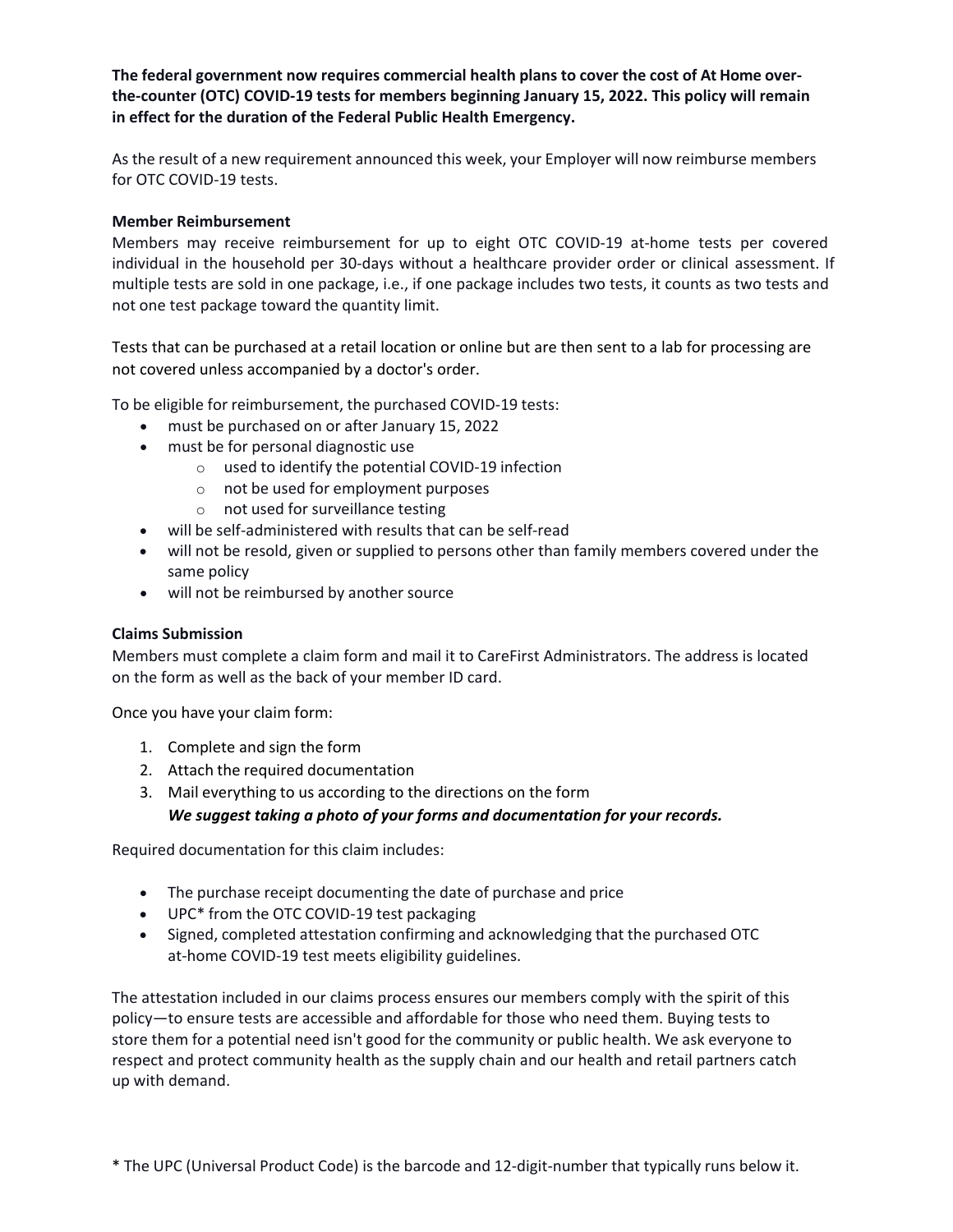## **How to submit your claim for an OTC COVID‐19 Test**

**What Tests are covered?** Your employer will cover any OTC COVID‐19 test that meets federal requirements, which is self‐administered, and the results are read by the member. Tests may be purchased at a retail store or on‐line. Tests purchased at a retail location or on‐line, which are then sent to a lab for processing, are not covered unless accompanied by a doctor's order (except for residents of plans based in the District of Columbia).

**How do I get reimbursed for my OTC COVID‐19 test?** All required documentation listed below must be submitted to be reimbursed:

- Claim Form
- Original receipt;
- The attestation form attached to these instructions; and
- UPC code cut out from **each** OTC COVID‐19 test being submitted. UPC codes should be taped to a sheet of paper.





# **Completing the claim form:**

The following sections of the claim form must be completed

- 1. Name of Employee / Employee's Date of Birth / Employee's ID Number
- 2. Employee's Address
- 3. Employee's Sex / Employee's Marital Status
- 4. Employer Name
- 5. Other Insurance Information (if applicable)
- 6. Patient's Name / Patient's Date of Birth
- 7. Patient's Relationship to Employee
- 8. Patient's Sex
- 9. Diagnosis, nature of illness or injury **Enter COVID At‐Home Test**
- 10. Indicate whether the test is related to employment
- 11. List Below Only Those Charges Being Claimed
- Name of Provider **Enter location purchased and name of test**
- Description of Services Enter A9150 and number of tests in the unit (box) purchased. If a box contains 2 test **you would enter – 2 tests, if a box contained a single test you would enter 1 test**
- Diagnosis **– Enter Z11.52**
- From Date **– Enter date purchased (from receipt)**
- Charge **– Enter the cost of the COVID test(s) purchased** (you may include tax and standard shipping costs.) Express, Rush or Overnight Shipping charges will not be reimbursed)
- 12. Total **Enter the total charges on the claim**
- 13. **Sign the claim form either electronically or physically**

## **Example:**

|                                                                                                                         |                                     |                                               | ___                                |       |               |  |  |  |  |  |  |
|-------------------------------------------------------------------------------------------------------------------------|-------------------------------------|-----------------------------------------------|------------------------------------|-------|---------------|--|--|--|--|--|--|
| 16. LIST BELOW ONLY THOSE CHARGES BEING CLAIMED AND ATTACH ORIGINAL ITEMIZED BILLS FROM THE PROVIDER FOR THESE SERVICES |                                     |                                               |                                    |       |               |  |  |  |  |  |  |
| <b>NAME(S) OF PROVIDER(S)</b>                                                                                           | <b>DESCRIPTION(S) OF SERVICE(S)</b> | <b>DIAGNOSIS</b><br><b>(IF MORE THAN ONE)</b> | <b>FROM DATE</b><br><b>TO DATE</b> |       | <b>CHARGE</b> |  |  |  |  |  |  |
| A. Walmart / BinaxNOW                                                                                                   | $A9150 - 2$ tests                   | Z11.52                                        | , 22<br>01                         | MO    | .99<br>24     |  |  |  |  |  |  |
| B. RiteAid/iHealth                                                                                                      | $A9150 - 2$ tests                   | Z <sub>11.52</sub>                            | /22<br>01<br>$\sqrt{15}$           |       | .50<br>20     |  |  |  |  |  |  |
|                                                                                                                         |                                     |                                               |                                    |       |               |  |  |  |  |  |  |
| D.                                                                                                                      |                                     |                                               |                                    |       |               |  |  |  |  |  |  |
|                                                                                                                         |                                     |                                               |                                    |       |               |  |  |  |  |  |  |
|                                                                                                                         |                                     |                                               |                                    | ΤΟΤΑL | 545<br>,49    |  |  |  |  |  |  |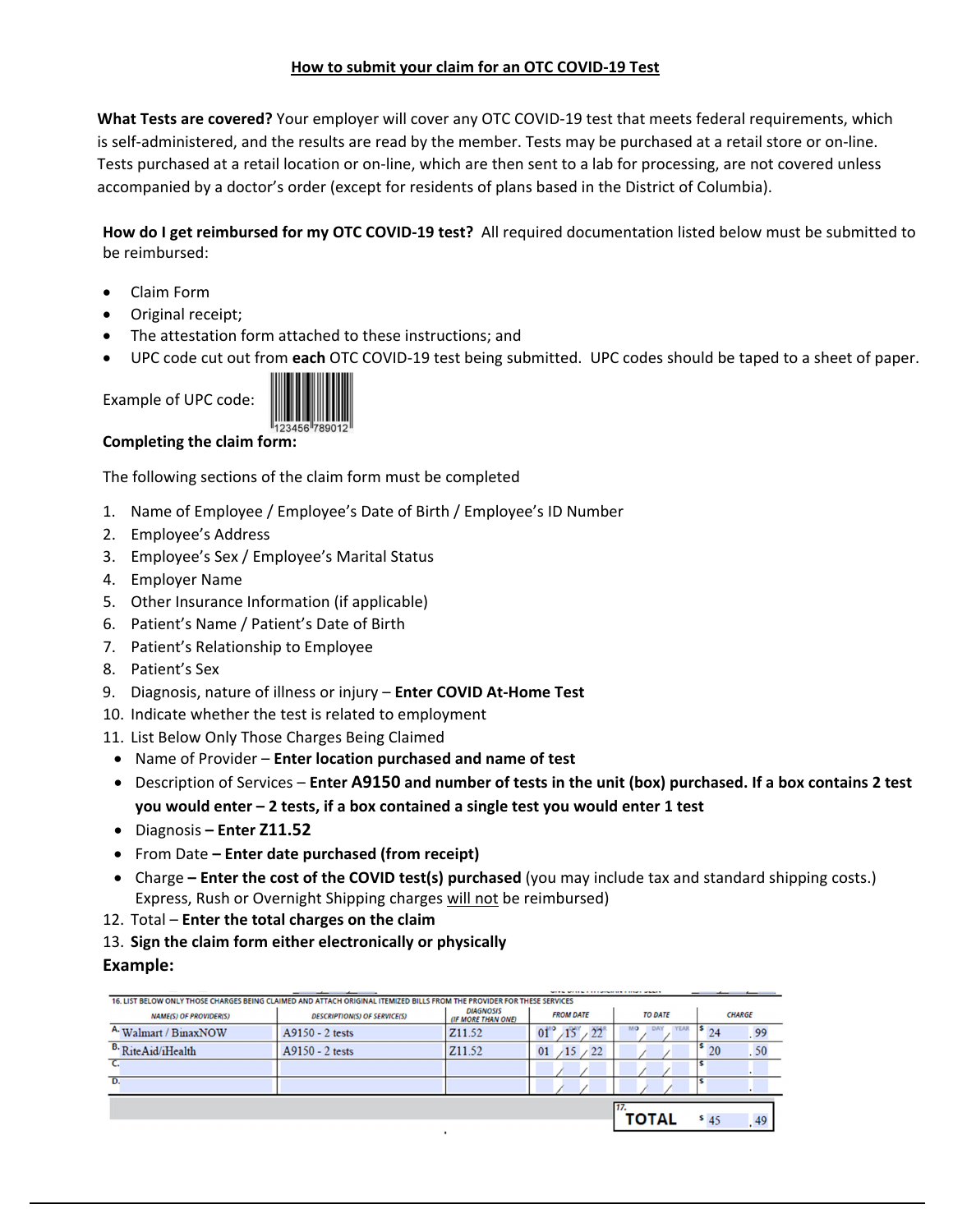## **MEDICAL CLAIM FORM**

### INSTRUCTIONS:

- **1. Complete Employee's Statement and Attestation Statement below**
- **2. Attach ALL required documentation**
- **3. Send claim form, attestation and required documentation to: Mail Administrators PO Box 981608 El Paso, TX 79998**

### **EMPLOYEE'S STATEMENT**

| NAME OF EMPLOYEE (First name, middle initial, last name)                                                                                                                                                                                                                                                                                                                                                                                                                                                                                                |                                                                                                  |                | <b>EMPLOYEE'S BIRTHDATE</b>         |                                                                                                                     | EMPLOYEE'S ID NUMBER (from medical card)                                             |                           |                                 |                |  |
|---------------------------------------------------------------------------------------------------------------------------------------------------------------------------------------------------------------------------------------------------------------------------------------------------------------------------------------------------------------------------------------------------------------------------------------------------------------------------------------------------------------------------------------------------------|--------------------------------------------------------------------------------------------------|----------------|-------------------------------------|---------------------------------------------------------------------------------------------------------------------|--------------------------------------------------------------------------------------|---------------------------|---------------------------------|----------------|--|
| (CITY)<br>EMPLOYEE'S ADDRESS (NO.) (STREET)                                                                                                                                                                                                                                                                                                                                                                                                                                                                                                             |                                                                                                  |                |                                     | (STATE)<br>(ZIP)                                                                                                    |                                                                                      |                           |                                 |                |  |
| <b>EMPLOYEE'S SEX</b><br><b>MALE FEMALE</b>                                                                                                                                                                                                                                                                                                                                                                                                                                                                                                             | <b>EMPLOYEE'S MARITAL STATUS</b>                                                                 |                |                                     |                                                                                                                     |                                                                                      | <b>EMPLOYER NAME</b>      |                                 |                |  |
|                                                                                                                                                                                                                                                                                                                                                                                                                                                                                                                                                         | <b>SINGLE</b>                                                                                    | <b>MARRIED</b> | <b>DIVORCED</b>                     | <b>LEGALLY SEPARATED</b>                                                                                            |                                                                                      |                           |                                 |                |  |
| IS COVERAGE FOR THIS CLAIM PROVIDED BY ANY OTHER GROUP INSURANWCE, FEDERAL PROGRAM (INCLUDING MEDICARE), EMPLOYER,<br>UNION, STUDENT OR ASSOCIATION PLAN?<br><b>YES</b><br>NO<br>IF YES, PROVIDE NAME AND ADDRESS OF INSURANCE COMPANY<br>POLICY NUMBER                                                                                                                                                                                                                                                                                                 |                                                                                                  |                |                                     |                                                                                                                     |                                                                                      |                           |                                 |                |  |
| <b>NAME OF PATIENT</b>                                                                                                                                                                                                                                                                                                                                                                                                                                                                                                                                  |                                                                                                  |                | <b>PATIENT'S BIRTHDATE</b>          |                                                                                                                     | PATIENT'S RELATIONSHIP TO EMPLOYEE<br>SPOUSE<br><b>SELF</b><br>CHILD<br><b>OTHER</b> |                           |                                 |                |  |
| IF CLAIM FOR A DEPENDENT CHILD, DO YOU HAVE LEGAL CUSTODY?<br>PATIENT'S SEX<br><b>YES</b><br><b>NO</b><br>IS CHILD MARRIED? YES<br><b>INO</b><br>MALE FEMALE                                                                                                                                                                                                                                                                                                                                                                                            |                                                                                                  |                |                                     |                                                                                                                     |                                                                                      |                           |                                 |                |  |
| DIAGNOSIS, NATURE OF ILLNESS OR INJURY                                                                                                                                                                                                                                                                                                                                                                                                                                                                                                                  |                                                                                                  |                |                                     |                                                                                                                     | IS CONDITION RELATED TO EMPLOYMENT?<br><b>YES</b><br><b>NO</b>                       |                           |                                 |                |  |
|                                                                                                                                                                                                                                                                                                                                                                                                                                                                                                                                                         |                                                                                                  |                |                                     | LIST BELOW ONLY THOSE CHARGES BEING CLAIMED AND ATTACH ORIGINAL ITEMIZED BILLS FROM THE PROVIDER FOR THESE SERVICES |                                                                                      |                           |                                 |                |  |
|                                                                                                                                                                                                                                                                                                                                                                                                                                                                                                                                                         | <b>NAME(S) OF PROVIDER(S)</b>                                                                    |                | <b>DESCRIPTION(S) OF SERVICE(S)</b> | <b>DIAGNOSIS</b><br>(IF MORE THAN ONE)                                                                              | <b>FROM DATE</b><br>MO                                                               |                           | <b>TO DATE</b><br><b>CHARGE</b> |                |  |
| Α.<br>В.                                                                                                                                                                                                                                                                                                                                                                                                                                                                                                                                                |                                                                                                  |                |                                     |                                                                                                                     |                                                                                      | <b>YEAR</b><br><b>DAY</b> | MO<br><b>DAY</b><br><b>YEAR</b> | <b>s</b><br>\$ |  |
| $\overline{c}$ .                                                                                                                                                                                                                                                                                                                                                                                                                                                                                                                                        |                                                                                                  |                |                                     |                                                                                                                     |                                                                                      |                           |                                 | Ś              |  |
| D.                                                                                                                                                                                                                                                                                                                                                                                                                                                                                                                                                      |                                                                                                  |                |                                     |                                                                                                                     |                                                                                      |                           |                                 |                |  |
| total<br>\$                                                                                                                                                                                                                                                                                                                                                                                                                                                                                                                                             |                                                                                                  |                |                                     |                                                                                                                     |                                                                                      |                           |                                 |                |  |
| AUTHORIZATION: The above answers are true and correct to the best of my knowledge. I hereby authorize any physician, practitioner or other person, any<br>hospital, including veteran's administration or government hospital, any medical service organization, any insurance company, or other institution, or<br>organization, to release to each other any medical or other information acquired, including benefits paid or payable, concerning this or other liabilities. A<br>photostat of this authorization shall be as valid as the original. |                                                                                                  |                |                                     |                                                                                                                     |                                                                                      |                           |                                 |                |  |
| <b>DATE</b>                                                                                                                                                                                                                                                                                                                                                                                                                                                                                                                                             | <b>EMPLOYEE'S SIGNATURE</b><br>PATIENT'S SIGNATURE (PARENT OR<br>GUARDIAN IF PATIENT IS A MINOR) |                |                                     |                                                                                                                     |                                                                                      |                           |                                 |                |  |

**CareFirst Administrators, an independent corporation operating under a license from the Blue Cross and Blue Shield Association, provides administrative claims payment services only and does not assume any financial risk or obligation with respect to claims.**